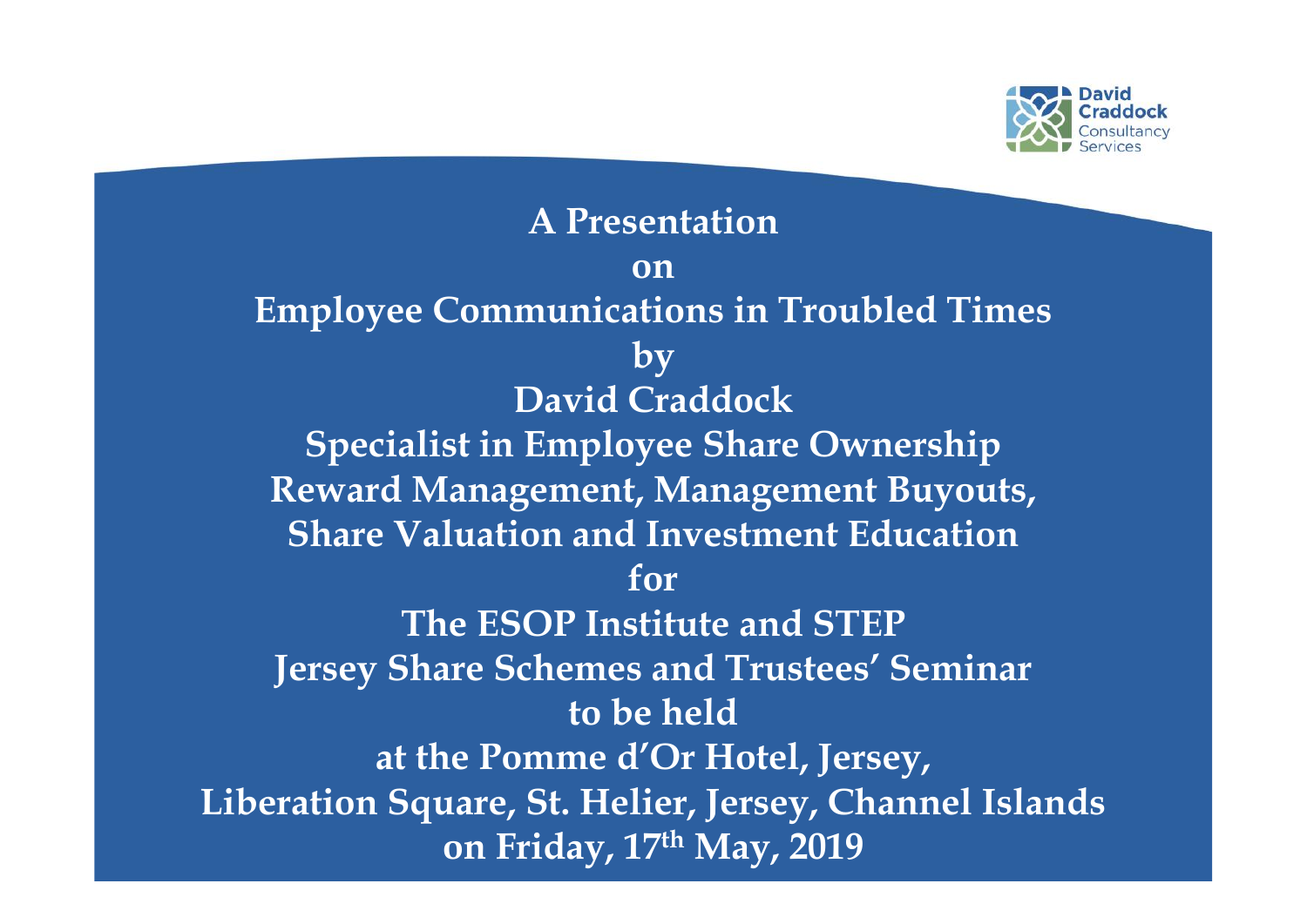

### **Employee Communications in Troubled Times**

### **The Thesis of this Talk**

### **Troubled Times**

1. In International Relations

2. In International Economics

3. In Domestic Political Systems

### **The Consequences**

1. Price Instability 2. Price Volatility

### **The Responses**

1. In the Management of Employee Relations

2. In the Adoption of Refined Approaches to Employee Communications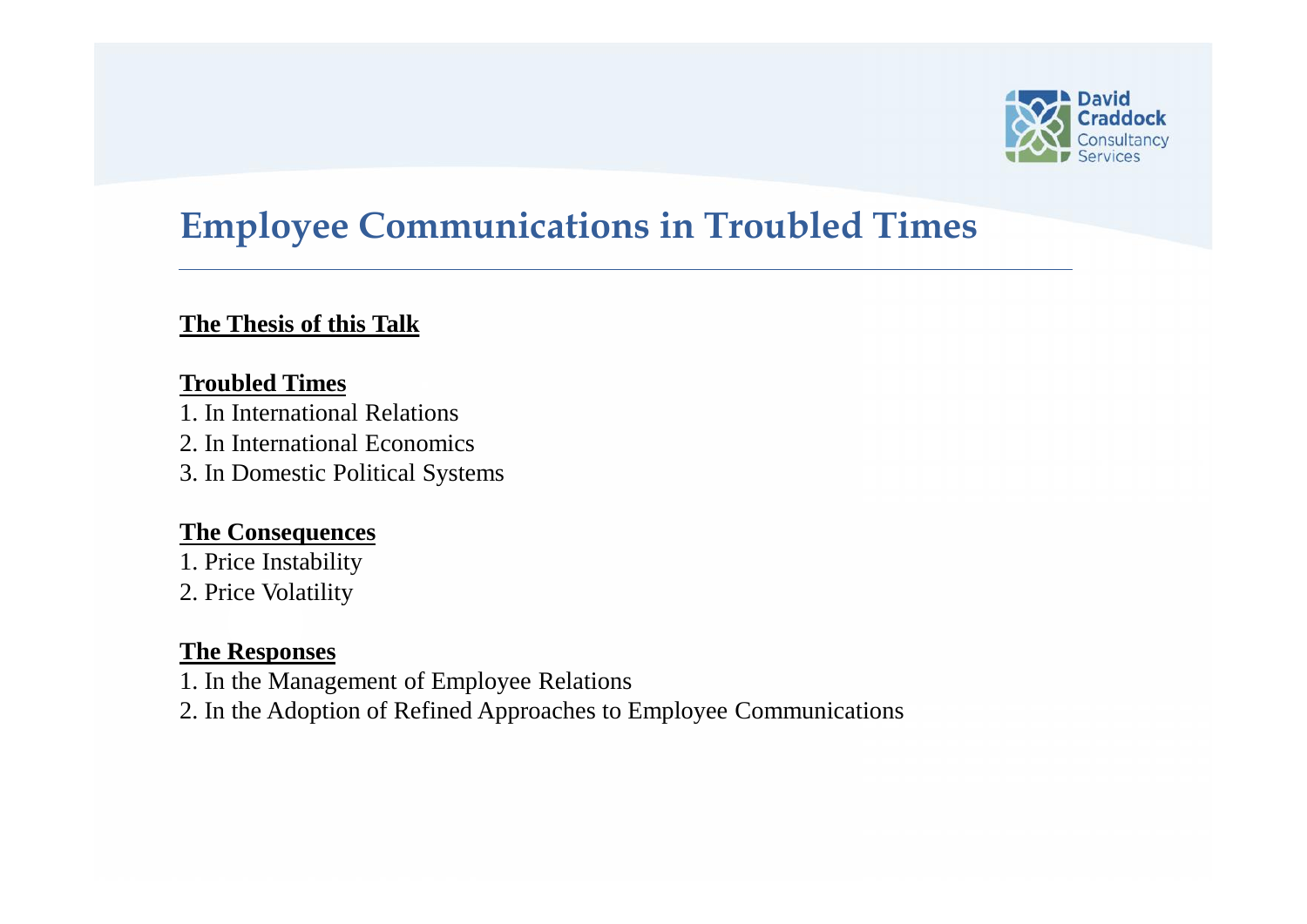

# **Troubled Times in International Relations**

#### **The challenge in international relations**

The world is currently undergoing significant challenges to the consensus positions of the last seventy years:

- The challenge to the consensus position in the management of national security through NATO may be more imagined than real. President Trump has challenged all members of NATO to increase its financial support to the agreed 2% of GDP. However, with the renewed belligerence of Russia, as witnessed by its aggressive policy in Ukraine and Syria, this challenge by President Trump does have some justification. That said, President Trump has openly stated that he favours bilateral agreements rather than alliances and, with the economic and military might of the US, he will always, except possibly with China, be in a position to negotiate a better deal for the US at the expense of the other party to the bilateral agreement.
- The apparent turmoil in domestic politics in major world capitals, say Washington, London and Paris, and the destabilisation of the democratic paradigm, is pushing local South Asian countries to consider making deals with China, where "autocracy combined with market economics" may appear safer than "democracy combined with market economics". Historically, world leadership has come from the US, the country that has had to assume the role of world policeman, given the destabilising effect of Russia and China on the Security Council of the United Nations. However, that role of world policeman can only be properly fulfilled as long as the US has the international respect to maintain the gravitational pull of other nations.
- In the Middle East, escalating conflict between Israel and Iran, now operating in their own right rather than as surrogates to the US and Russia, seems inevitable as Iran pushes to become the prime regional power, having already established dominance in Iraq, most of Syria, the Lebanon and the Palestinian territories as well as fighting to take control of Yemen. The US White House is in a dilemma, not wanting Iran to fill the vacuum left by ISIS but at the same time wanting to limit US intervention and not be a part of the Iran containment deal. Part of the US strategy is to back Saudi Arabia as a counterweight to Iran in the region.
- In South East Asia, North Korea can never become the prime regional power due to the presence of China and Russia but at least a containment policy is required as long as denuclearisation proves elusive and the costs of reunification appear prohibitive. The real need is for a NATO-type structure for the region but who will lead?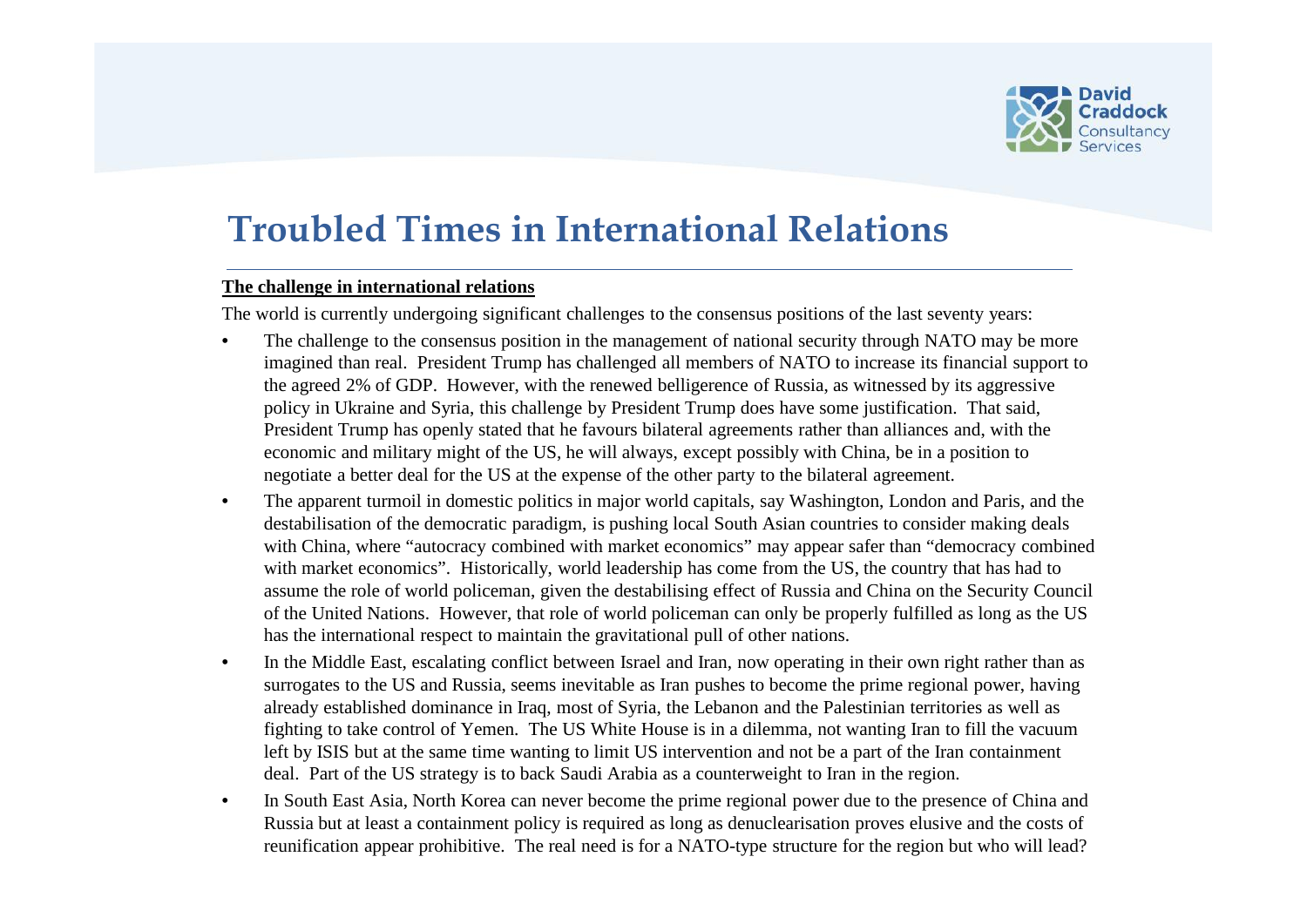

### **Troubled Times in International Economics**

#### **The challenge to the world economic order**

- The two dominant world economic powers have diametrically opposed views on the future of the world economic order:
	- $\bullet$  President Trump for the USA is openly seeking to reverse the process of globalisation which for his base support in the US hinterland had prior to his presidency resulted in the departure of major industries to overseas destinations with the consequential reduction in employment.
	- President Xi Jinping for China perceives globalisation as to the benefit of China's prosperity and development through the inclusion of its industries in the supply chain for the West based on the attraction of low prices facilitated through lower comparative cost.
- The conflict between the two world economic powers is compounded by China's illegal use of intellectual property purloined from the West and applied without either permission or restraint.
- The consequence is a trade war, initiated by the USA using tariffs as weapons and, in so doing, ironically endangering US indigenous business, particularly in agriculture, whereas historically the use of tariffs has been to protect local business and stimulate domestic employment which President Trump has expressed are indeed his ambitions from the use of tariffs.
- This is a time when the markets experience two-to-three days of turmoil followed by a return to their relentless march upwards for which the following observations are true:
	- $\triangle$  Potential share price volatility arising from significant market adjustment as the world economy is reorganised away from globalisation into regional trading blocs.
	- \* Tariffs initiated by the US as an attempt to correct the US trade deficit but this short-term tariff policy could persist into the medium-term and beyond as the US has a propensity to generate trade deficits anyway: US consumption feeds demand from imports as well as home-produced goods and the demand for US dollars worldwide increases the value of the dollar and the cost of US imports while reducing revenues from US exports.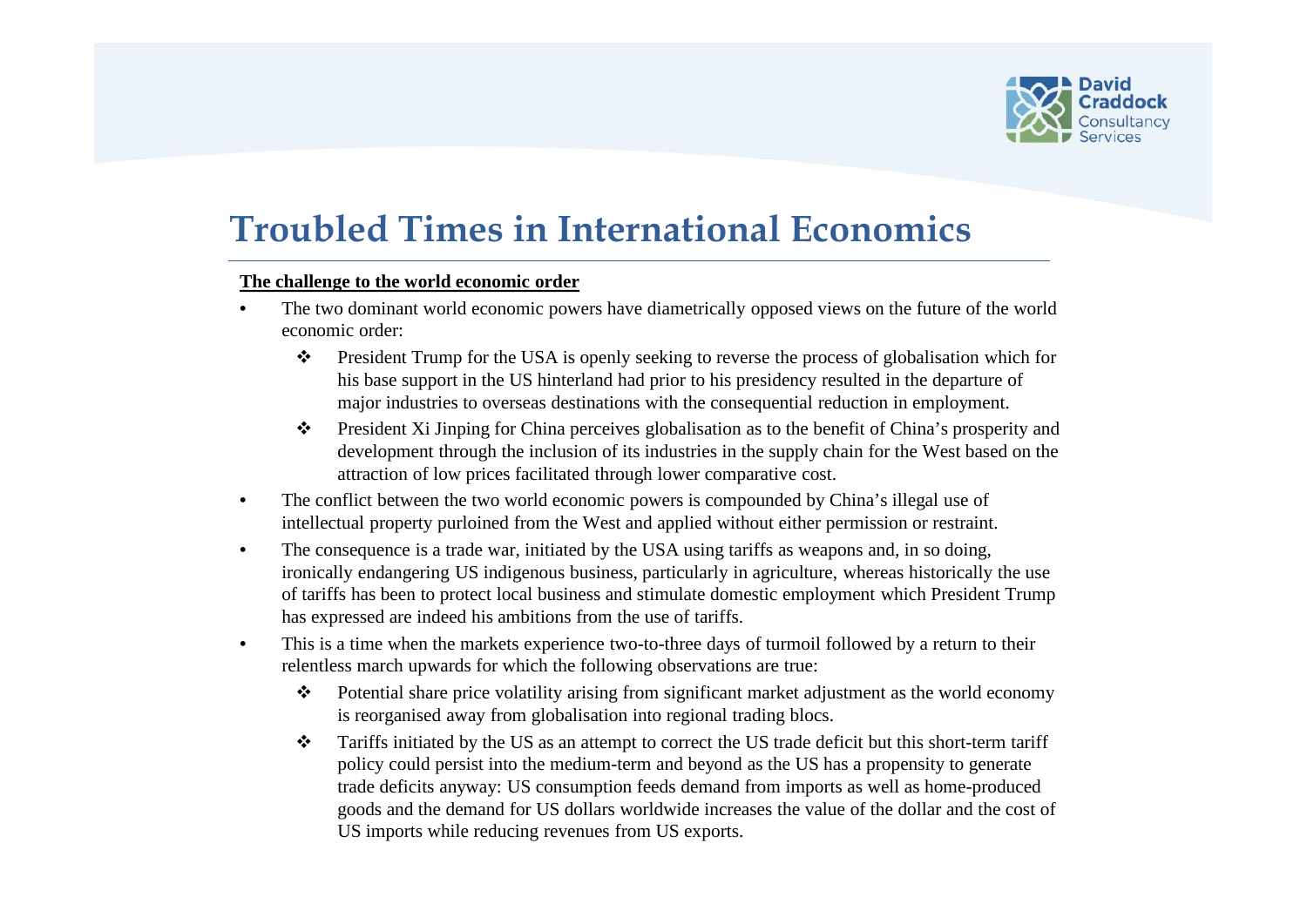

# **Troubled Times in Domestic Political Systems**

#### **The challenge to domestic political systems**

- The challenge to the consensus position on the management of the domestic politick through seeking to capture the centre ground has come under attack through the rise of nationalist movements throughout Europe. The economic success of Germany since their "Year Zero" in 1945 is to a large degree attributed to its political system which favours the formation of centre-based coalitions which by definition have historically side-lined the more extremists parties from government.
- The UK in 2019 in the run up to the European elections is a long way from the days of the Blair New Labour Government when Tony Blair contended that the days of political parties being favoured for their strong ideologies had been replaced by the predominant requirement for administrative competency.
- The challenge to the political systems and the rise of nationalism is illustrated in the UK where Brexit has attacked the underlying assumptions upon which British democracy functions:
	- $\cdot \cdot$  The political system is being challenged by the intrusion into representative democracy, based on decisions made in Parliament by elected officials, of democracy by plebiscite, based on a simple majority view determined through referenda but with Parliament retaining "the meaningful vote" on the final decision – a recipe for political confusion!
	- $\bullet$  The problem is compounded by the revisionist second chamber in the UK's bicameral system not being elected and operating through appointment for life without any accountability to the electorate through the ballot box and, therefore, lacking credibility when it seeks to moderate the bills from the House of Commons with sensible revision.
	- $\cdot \cdot$  The most profound demonstration or symptom of the breakdown in the British system of government is the persistent failure of the Prime Minister, Theresa May, to command a majority in the House of Commons which, as it happens, is the one real constitutional requirement to be Prime Minister.
- The rise of popularism as expressed through referenda is assumed to be democracy in action when in reality wise political philosophy teaches that tyranny can be by the majority as much as it can be by a single despot if the views of the minority are not taken into account and, indeed, the Founding Fathers of the USA, mindful of this principle, constructed the US constitution to be suitably protected through the electoral college for the election of the President and various other features.
- The consistent preoccupation of the British Government with Brexit as well as causing distraction from other issues that need to be addressed generates share price instability in the markets as businesses struggle to plan, as they face rising import costs with a low sterling and as the temptation for some to leave the UK for relocation in Europe becomes irresistible.
- The further challenge is how far Brexit will inspire nationalist movements in France, Germany, the Netherlands and elsewhere to reinvigorate their own campaigns, thereby creating further instability in politics and in the markets.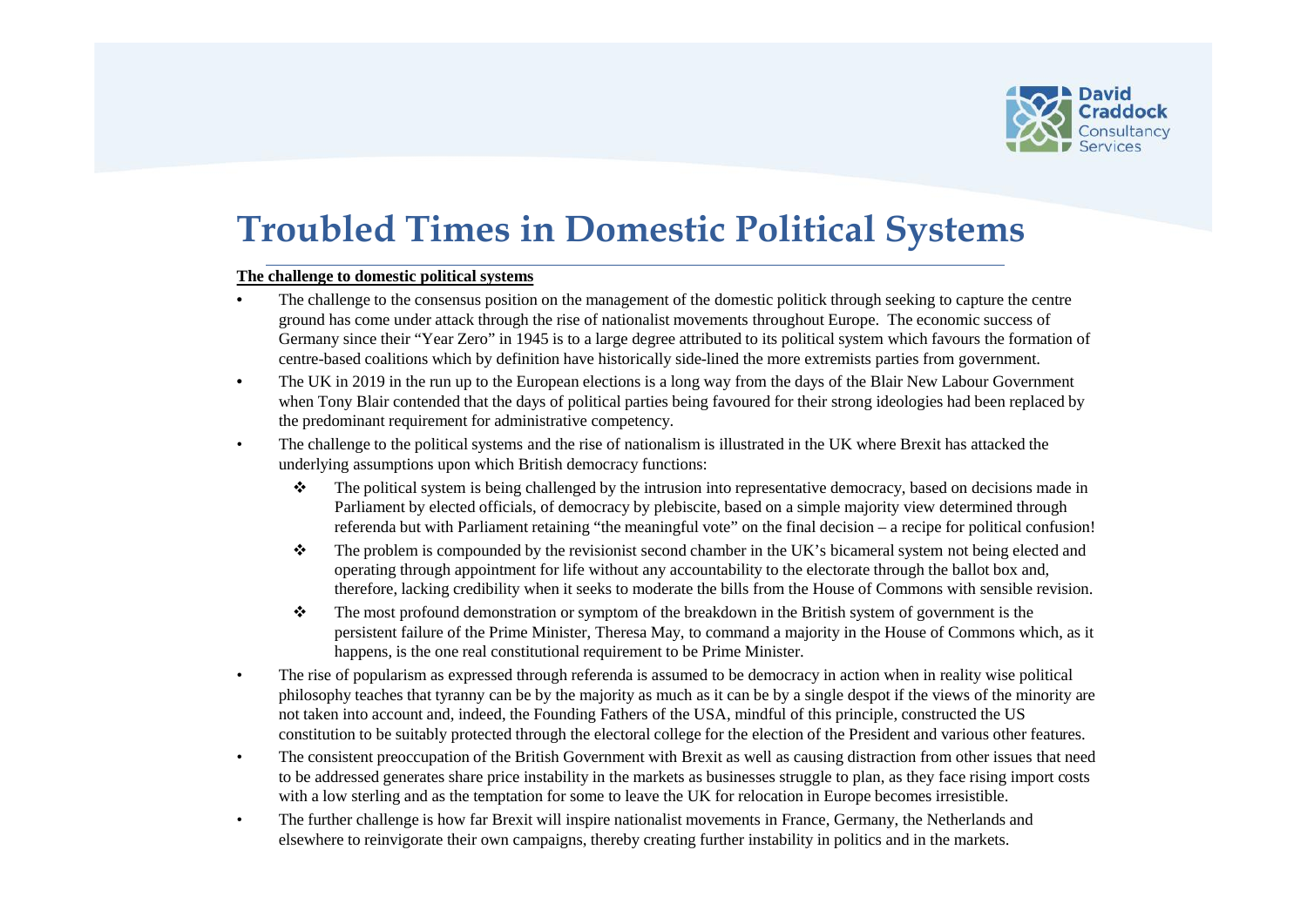

# **Share Price Instability and Volatility**

### **The management of employee communications in troubled times: where there is share price instability and volatility**

- Put any downturn into context as investment through comparison with other investments and peer group companies.
- Explain the business plan and future opportunities for the company through development plans.
- Give emphasis to the longer-term nature of the investment potential and demonstrate past trend.
- Recognise that the downturn has captured the interest of the employees and use this opportunity to build trust.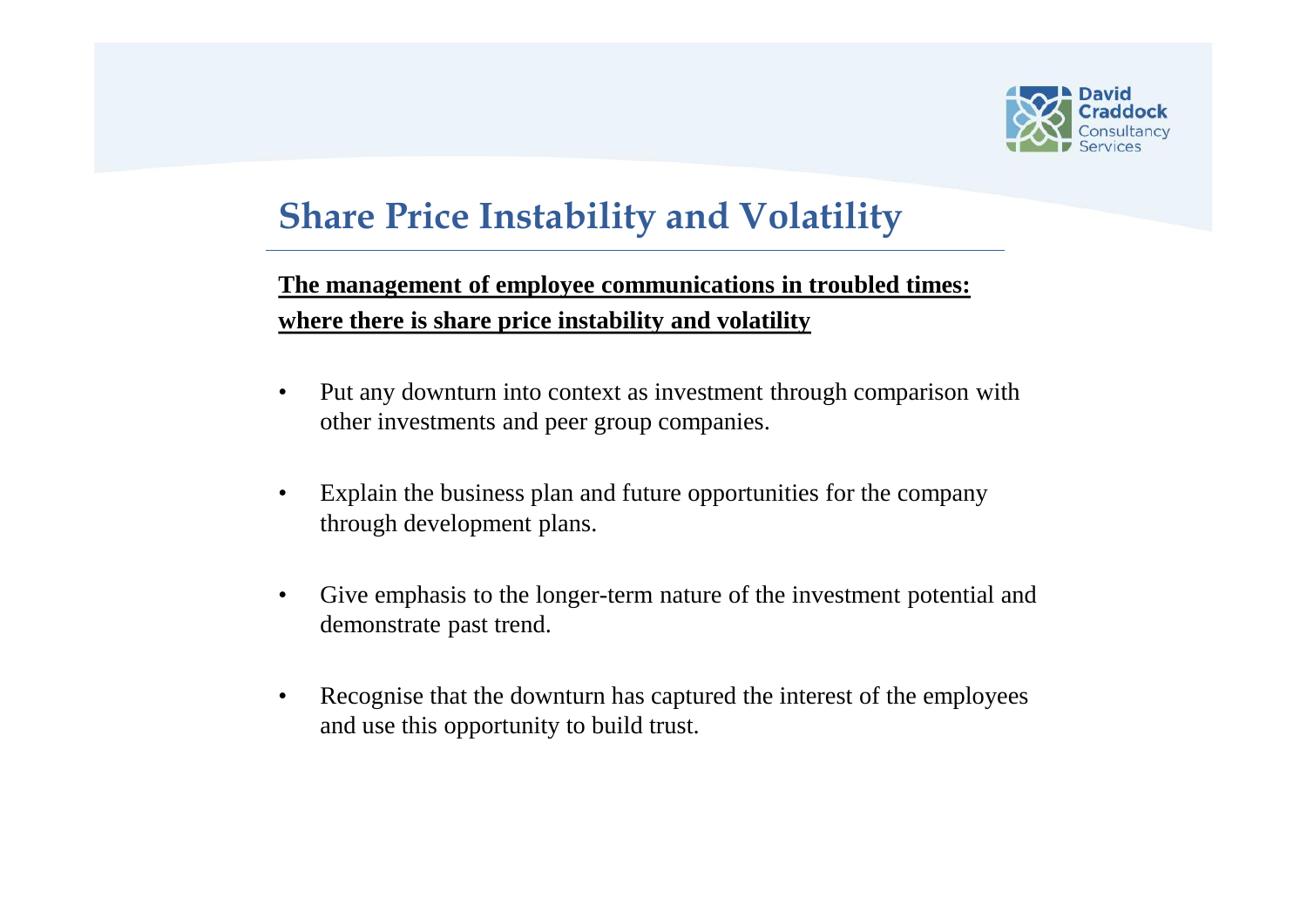

# **Share Price Instability and Volatility**

### **The management of employee communications in troubled times: where share price instability and volatility (Continued)**

- Continue to invest in the employee workforce, work on other employee participation policies and demonstrate that the employee ownership culture is not limited to employee share schemes.
- Seek to avoid redundancies, if at all possible, and demonstrate that the shareholders are sharing with the employees in the distress through, say, lower dividends, rather than the employees take all the burden.
- Hold regular meetings with the employees, inviting regular discourse on employee share scheme matters.
- Keeping all channels of communications open to avoid pent-up feelings is so essential to the health of corporate relations anyway.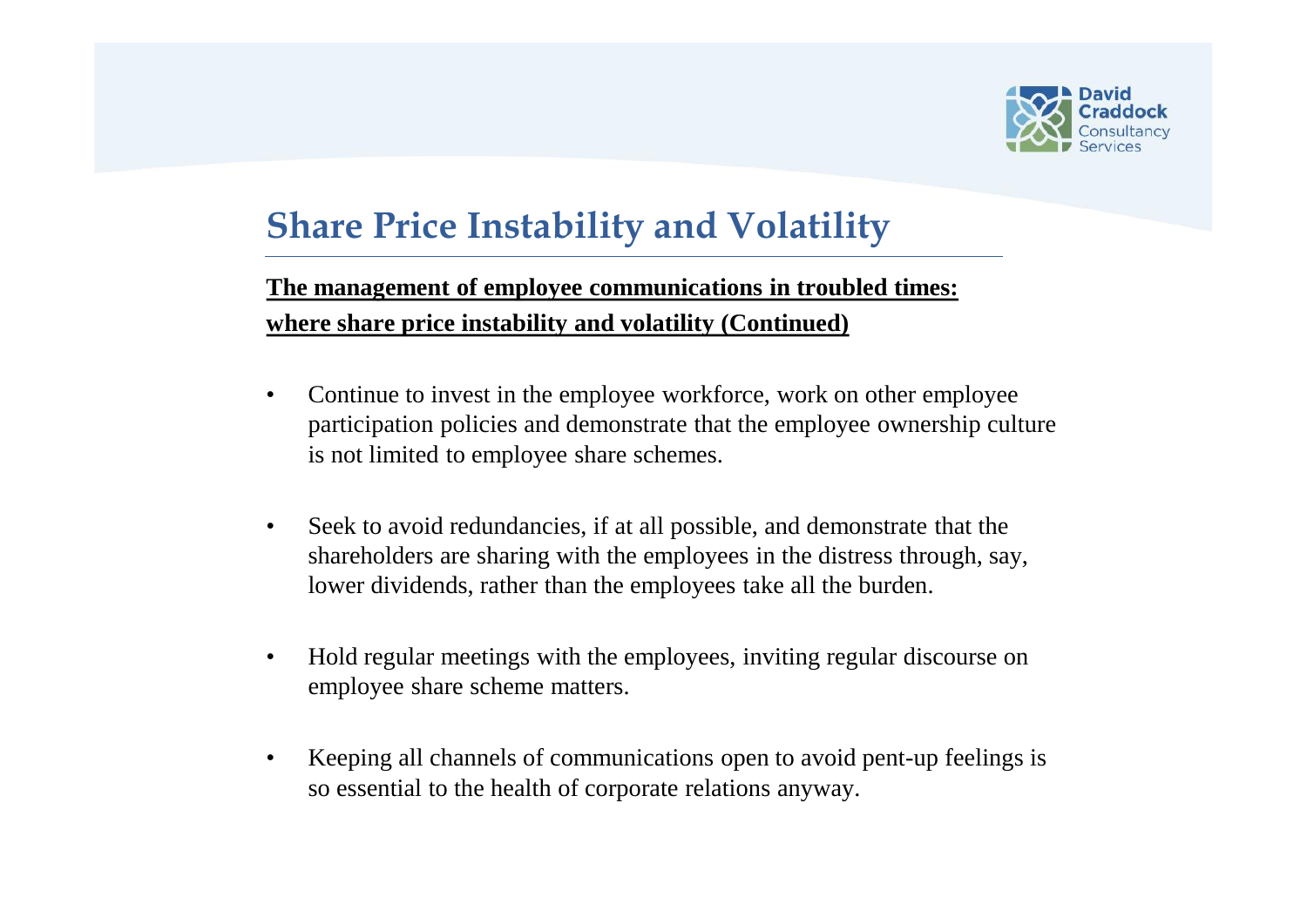

# **Sensitising Communications by Country**

#### **The subtle communication point is this:**

• The structure of the employee share scheme should be as similar as possible around the world. However, although the content of the communication will be similar, the delivery will be highly sensitised to the different audiences around the world.

#### **To maximise employee understanding, this is the key recipe for success:**

- The cultures in which the businesses operate must be understood through research that is internal to the company.
- The use of indices that are developed external to the company enable the company to identify differences between cultural environments in which the company operates.

#### **The use of the cultural indices:**

- To develop a cultural profile for a given country, with each index on a scale of 1 to 5.
- Each index score indicates something important about the understanding of that country's predominant culture.
- The communication can then be refined accordingly to maximize the benefit from the introduction of the employee share scheme.
- The outcome is a cultural profile for each country which must then be interpreted in the light of the company profile and the objectives of the company in introducing the employee share scheme.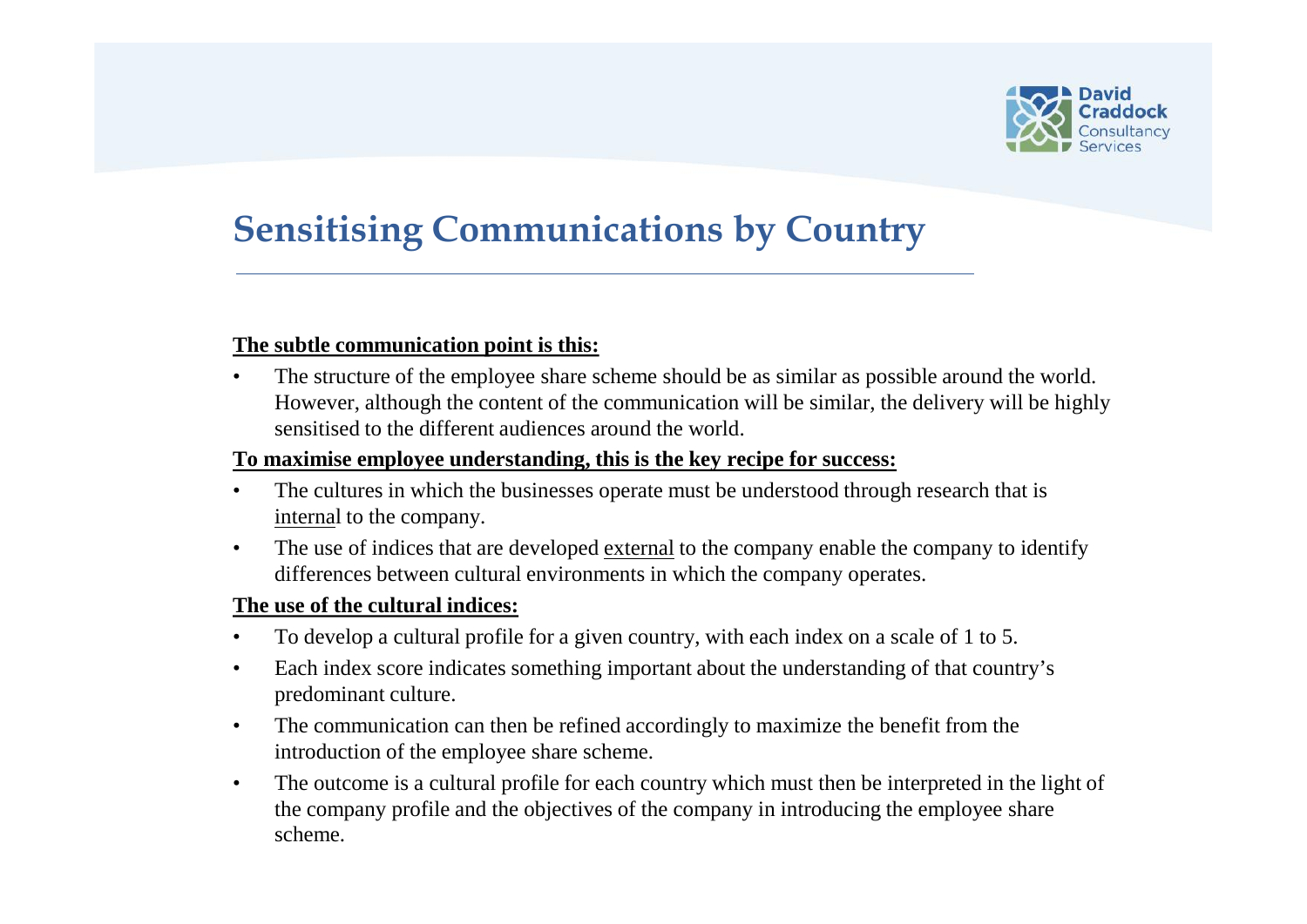

# **The Cultural Indices: The Tools**

### **(1) The Emotional Distance Index:**

Measures the level of emotional distance between managers and the people reporting to them. Emotional distance is sometimes referred to as "power distance" and measures the level of trust and affinity between people in authority and the people who are subject to that authority.

#### **(2) The Individualism/Collectivism Index:**

Measures the extent to which a community is bound by ties of collectivity or, alternatively, is made up of individuals who are pursuing their own personal agendas with or without regard to the collective good of the community.

### **(3) The Gender Index:**

Measures the extent to which the traditional role of men and women still prevail in the community.

#### **(4) The Risk Index:**

Measures the inclination of the culture to avoid uncertainty and for people within that culture to accumulate around them benchmarks as points of certainty and inflexibility.

#### **(5) The Timescale Index:**

Measures the extent to which the community thinks short-term at the expense of long-term or vice versa.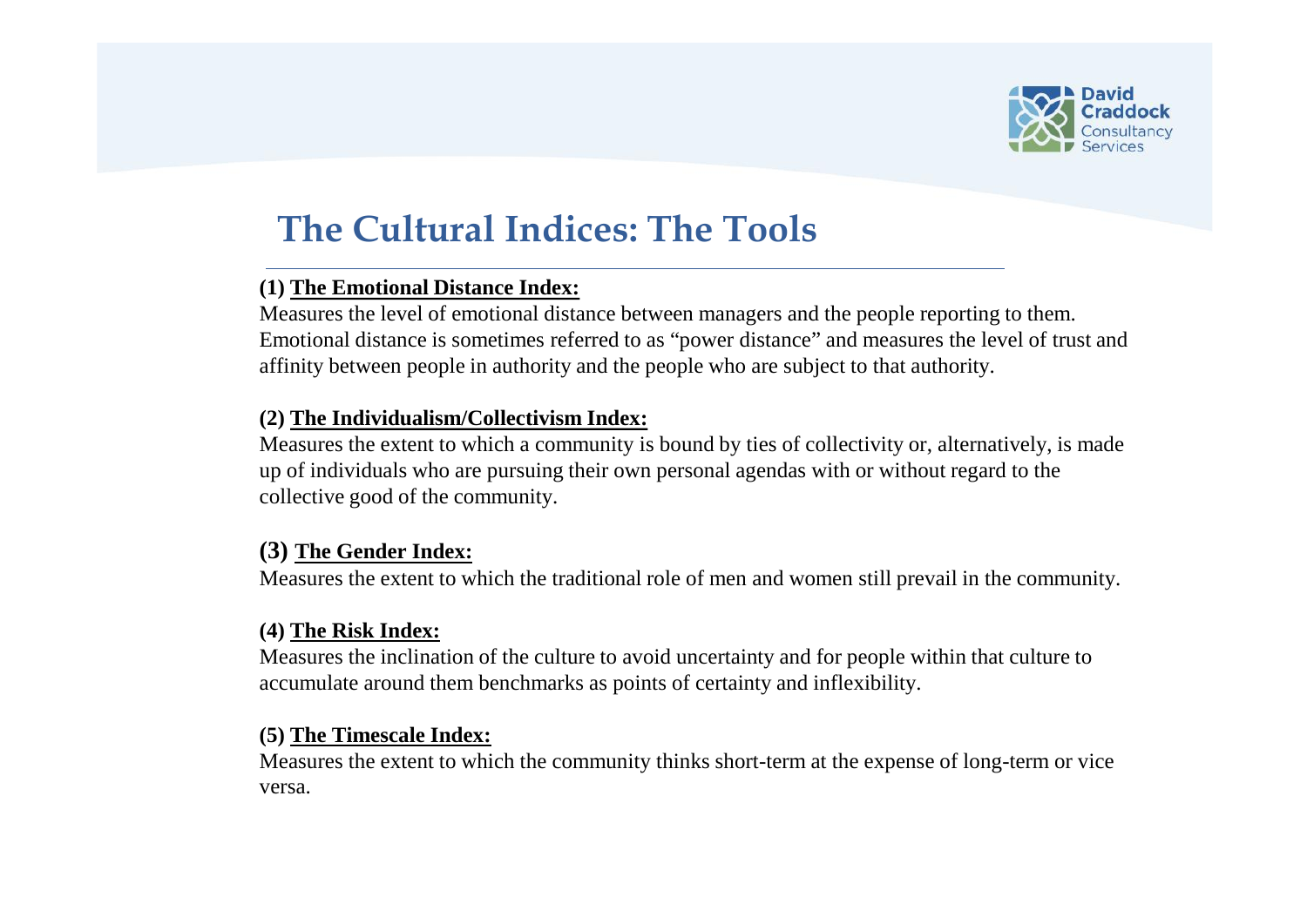

# **Immigrant Minorities**

### **When cultures come together in one country:**

- The extent to which the presence of migrant minorities presents a challenge depends upon the degree of assimilation.
- Migration, particular if not planned and prepared, can cause severe culture shock which can lead to illness, both physical and mental.
- Research shows that migrants will settle more easily at work than at home and that an apparent normality at work can disguise cultural turmoil back in their domestic setting.
- Language is central to cultural transfer and respect must be given to different levels of fluency so as not to undermine the confidence of those who are using the language as a means of assisting their cultural assimilation.
- The deception of language is to make the rash assumption that peoples who speak the same language will necessarily receive the message in the same way: often they will not!!! the language may be common but the culture may not be common at all.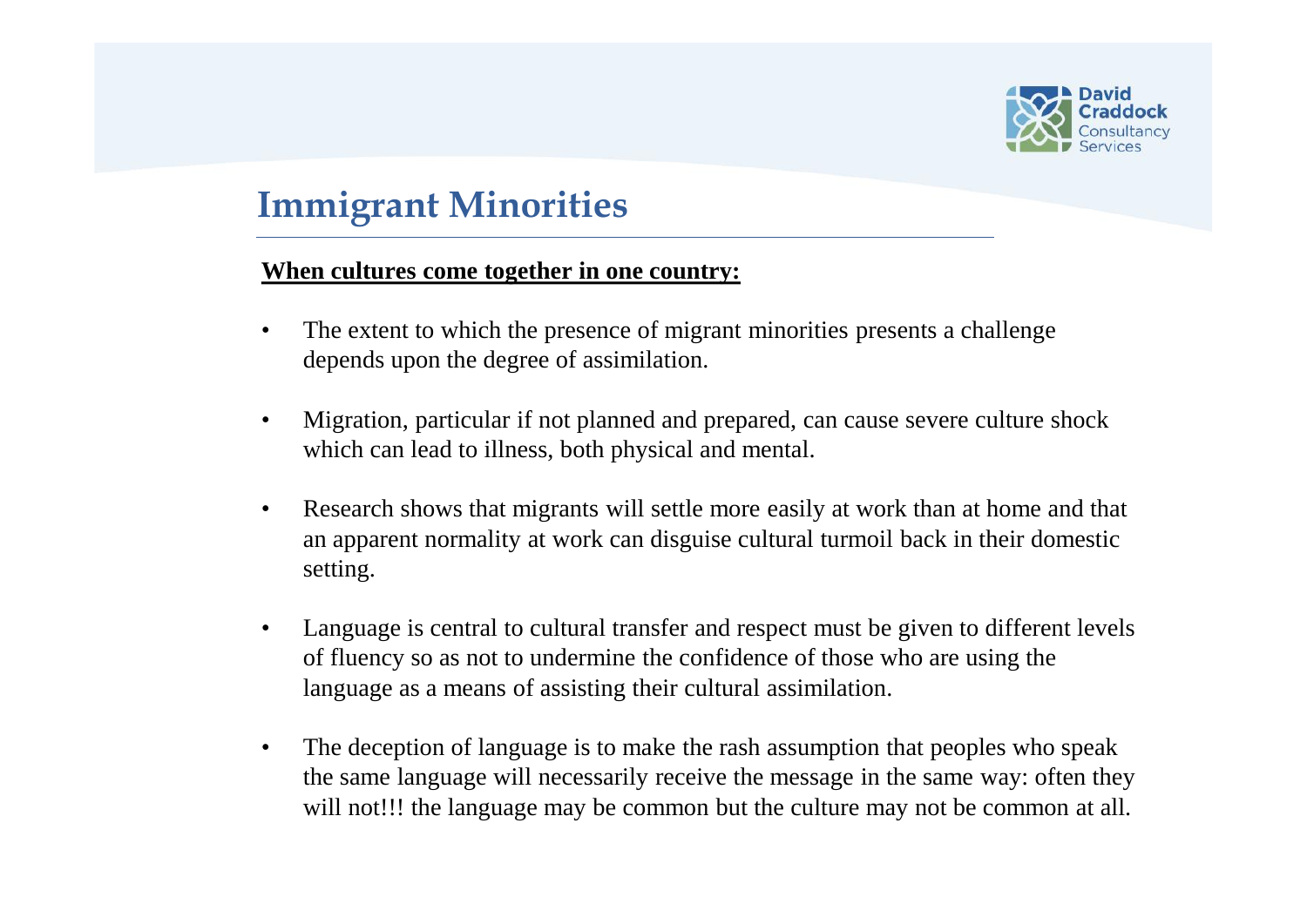

# **Linguistic Implications**

### **Different uses of language that can contribute to cultural misunderstandings:**

- The choice of vocabulary, e.g. (1) The use of the word "Scheme" in the U.S. rather than the word "Plan"; (2) The words "Share" and "Trust" have universal connotation.
- The use of powerful imagery, e.g. (1) The planting of seeds for Sharesave, (2) The division of a cake for profit-sharing, (3) Images of different ethnic backgrounds working together, (4) Images pertaining to the company's products as a cross-cultural point of unity.
- The Chinese and Japanese have a particular set of beliefs (never say superstitions!!!) revolving around the use of numbers, e.g. (1) In Chinese communities, "4" connotes "death" while "8" connotes "success", (2) In Japan, always check the use of numbers in examples with the local company.
- Always ensure that the interpreters understand the scheme, speak in detail with them before the communication to ensure their "buy-in" to the scheme.
- Use the tradition of story-telling in agricultural communities.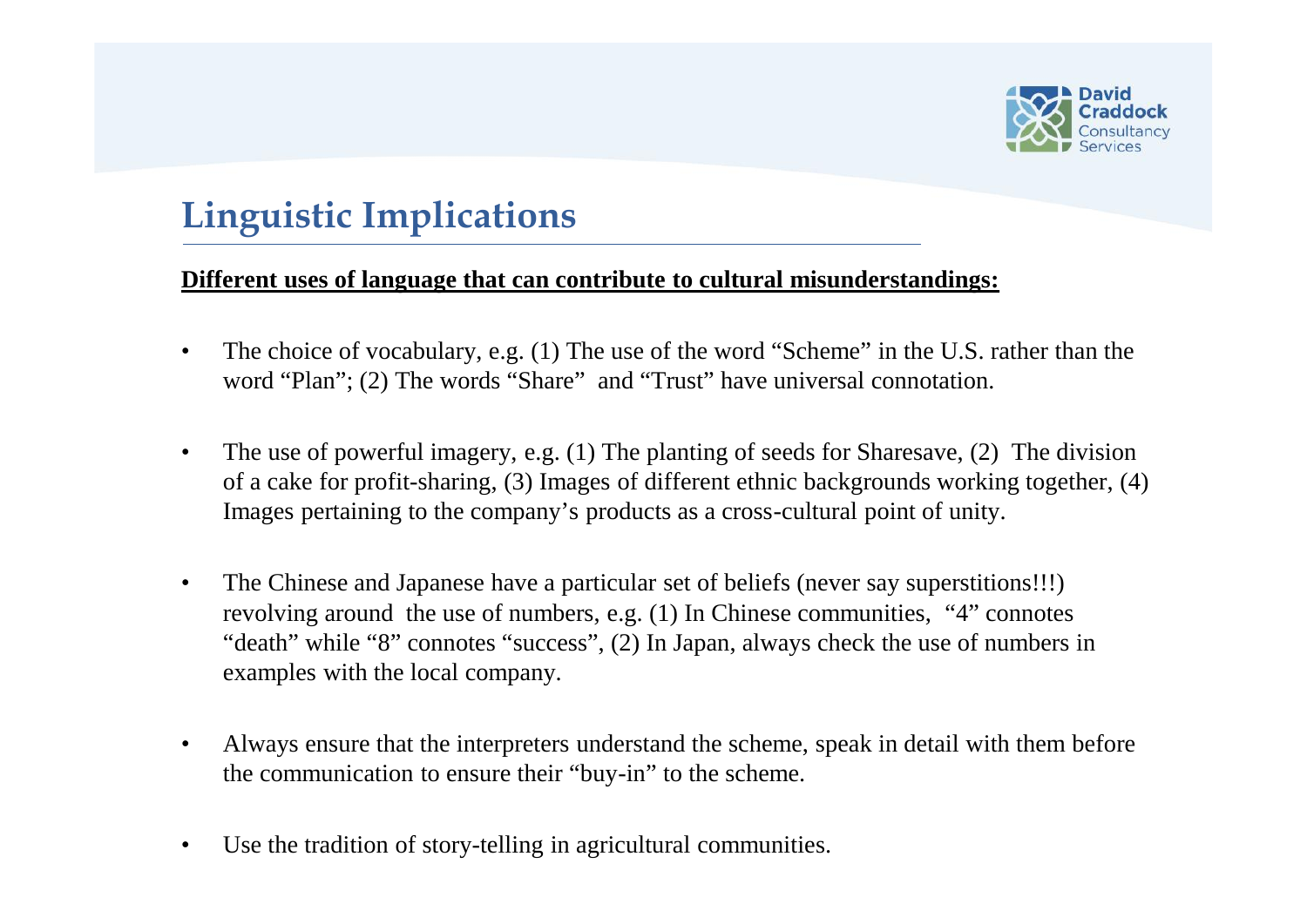

# **Intelligence Levels**

- Always the intention should be to simplify the communication materials and any accompanying presentations.
- Avoid employee embarrassment and humiliation by offering an opportunity to ask questions in private.
- Maximise the ways in which questions can be asked, i.e. in the group setting, in a private meeting or by private e-mail or letter.
- Often a mix of intelligence levels in the communication group can be a help and point of unity, but it can also be a hindrance.
- Enhancing the meaning through significant simplification, using symbols, illustrations and presentational aids, e.g. with miners in South Africa who can neither read or write.
- What is intelligence? Remember that intelligence can take different forms; for some intellectual intelligence may predominate, for others it is emotional intelligence.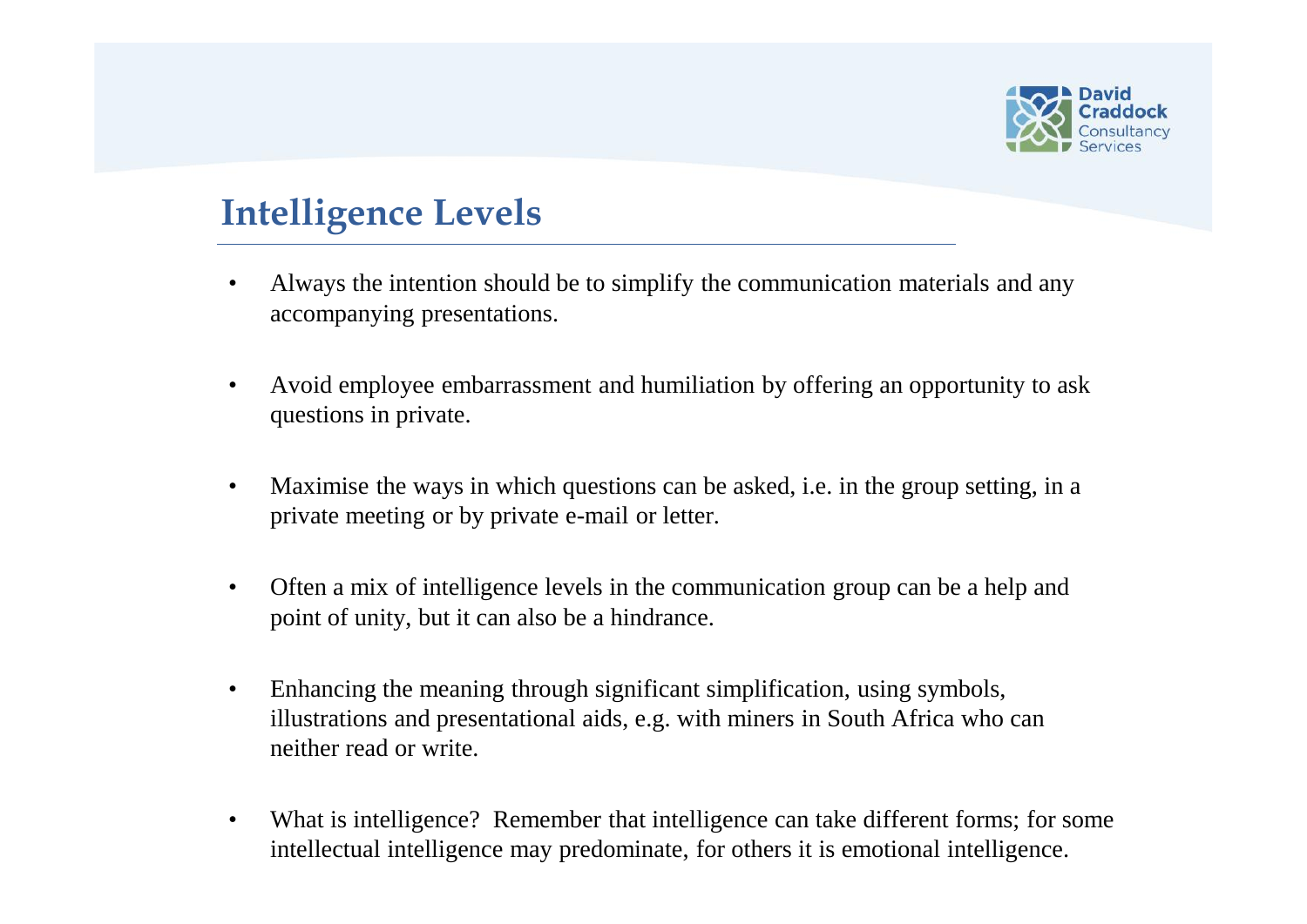

# **Collectivism Versus Individualism**

#### **The relative strength of collectivism versus individualism:**

- The 1980s/1990s/2000s U.K. legislation has sought to encourage both: (1) individual wealth creation and (2) collective social cohesion.
- An understanding of any national or ethnic culture reveals a natural propensity to a predominant disposition of individualism or collectivism.
- Strong individualist countries are (1) former imperialist nations, e.g. U.K. and the Netherlands and (2) countries with significant ambitious populations , e.g. U.S., Australia and Canada.
- The requirement is to achieve an understanding of the balance between the two dispositions.
- The correlation between countries that have an individualist disposition and countries that have a capacity to generate wealth.
- The words individualist" and "collectivist" refer to the natural inclination of a country and not to any enforced approach by a totalitarian government or authority.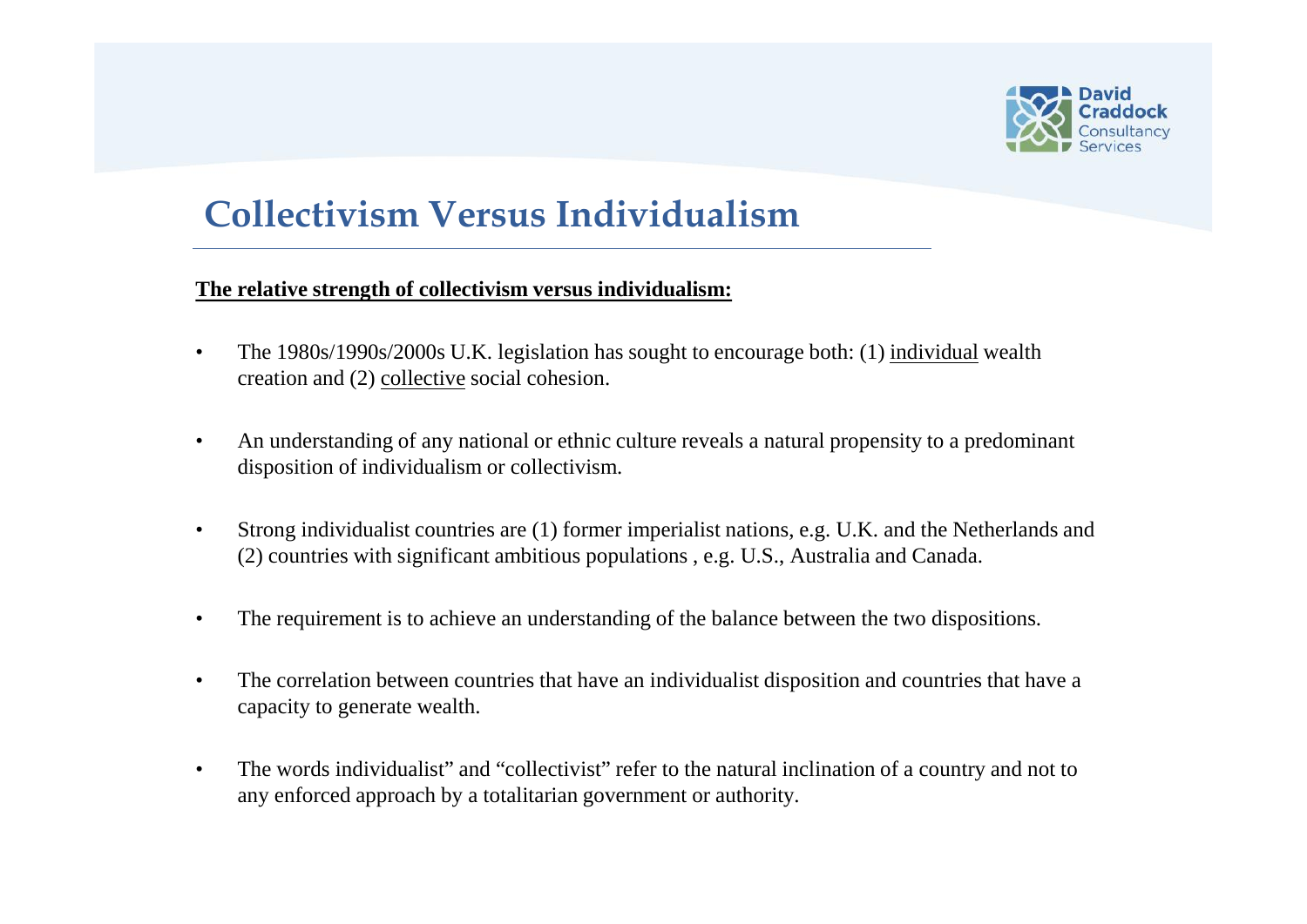

# **The Gender Factor**

### **The balance between masculine and feminine characteristics:**

- The concern is not the innate biology of man and woman but the gender characteristics of masculinity and femininity.
- The mark of a mature society is where there is a high level of tolerance and this usually correlates with a healthy balance between masculine and feminine characteristics.
- The outcome of the index hinges on the extent to which (1) there is a breakdown of traditional roles within the country and (2) roles are interchangeable within the country.
- The countries in which the natural characteristics of compassion and tenderness prevail, characteristics traditionally associated with femininity, are usually countries in which there is a high level of co-operation that is conducive to employee share ownership and a natural appeal and reception for the employee share scheme initiative.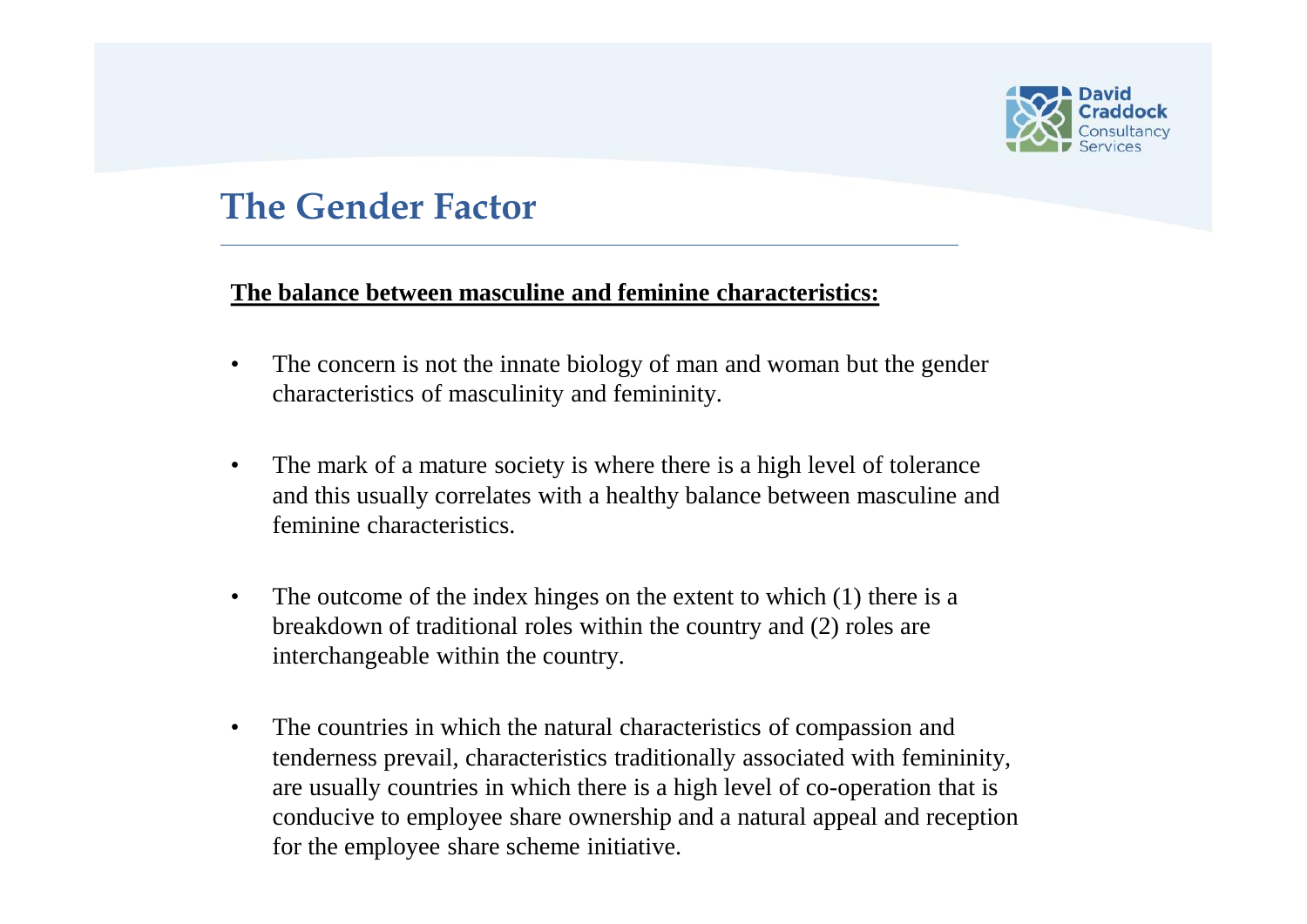

## **Timescale Orientation**

### **Compare and contrast the following:**

- In 1924, when asked about the effects of the French Revolution, Chou En-lai of China replied: "It is too early to say".
- In 1996, during the last years of British colonial rule in Hong Kong, a group of potential share scheme participants remarked that three years was too long a term for the employee share scheme.

### **The timescale index is impacted by the following:**

- The perception of what constitutes long-term and short-term.
- The expected length of service of the employees.
- The cyclical nature of the business.
- The potential volatility of the country's political status.
- The state and the response to the world economy.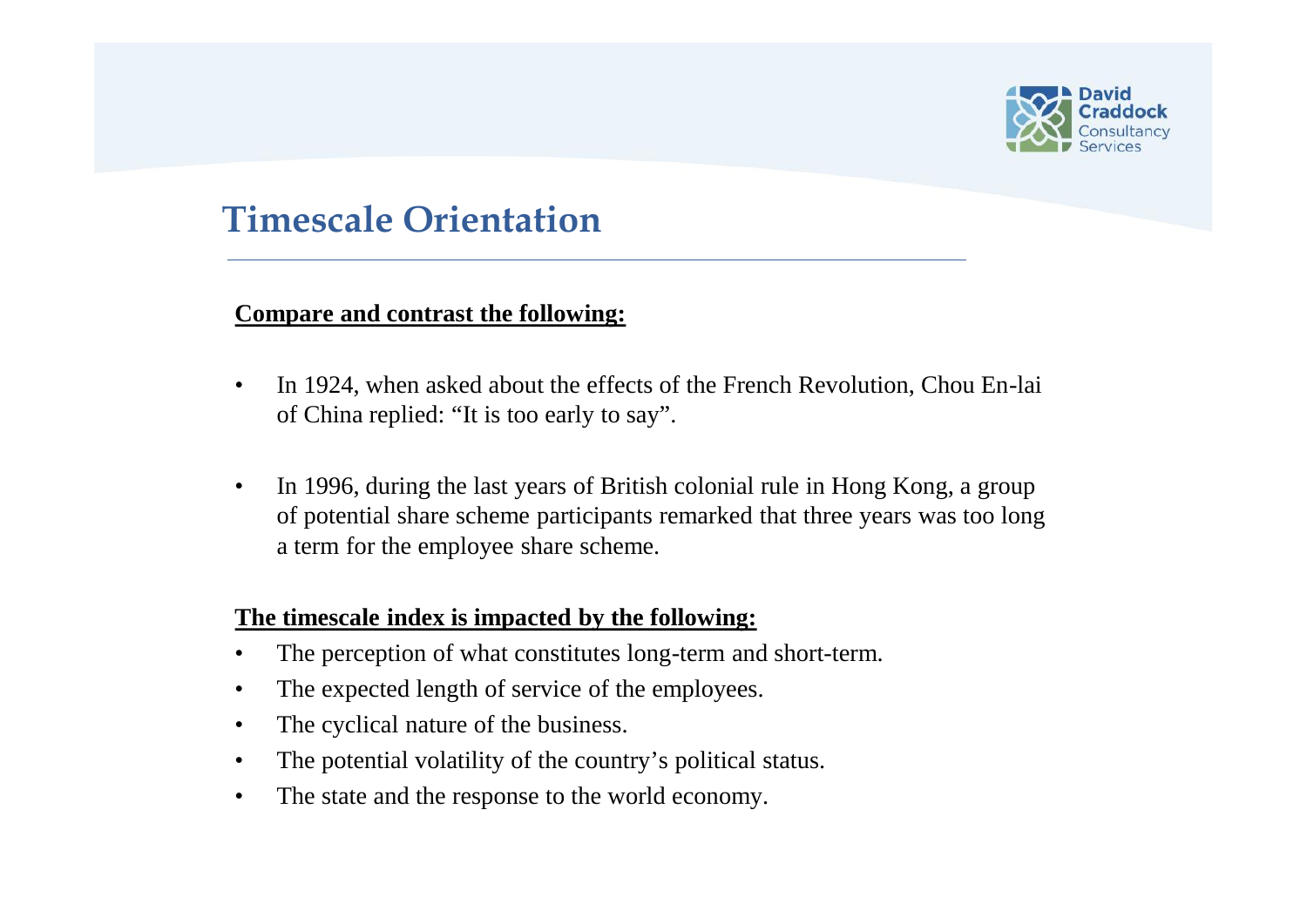

# **Using Cultural Indices: Full Example**

### **Full Example: The U.S.A.**

- Where the indices are not determined by indigenous Americans.
- A country that is a melting pot of migrant cultures.

### **What is the overall relative position on the indices?**

- **(1) Emotional Distance Index:** Low
- **(2) Individualism/ Collectivism Index:** High
- **(3) Gender Index:** Mid-Point with a competitive edge
- **(4) Risk Index:** Entrepreneurial risk in some communities, very conservative in others
- **(5) Timescale Index:** Long-term visionary strategy with short-term steps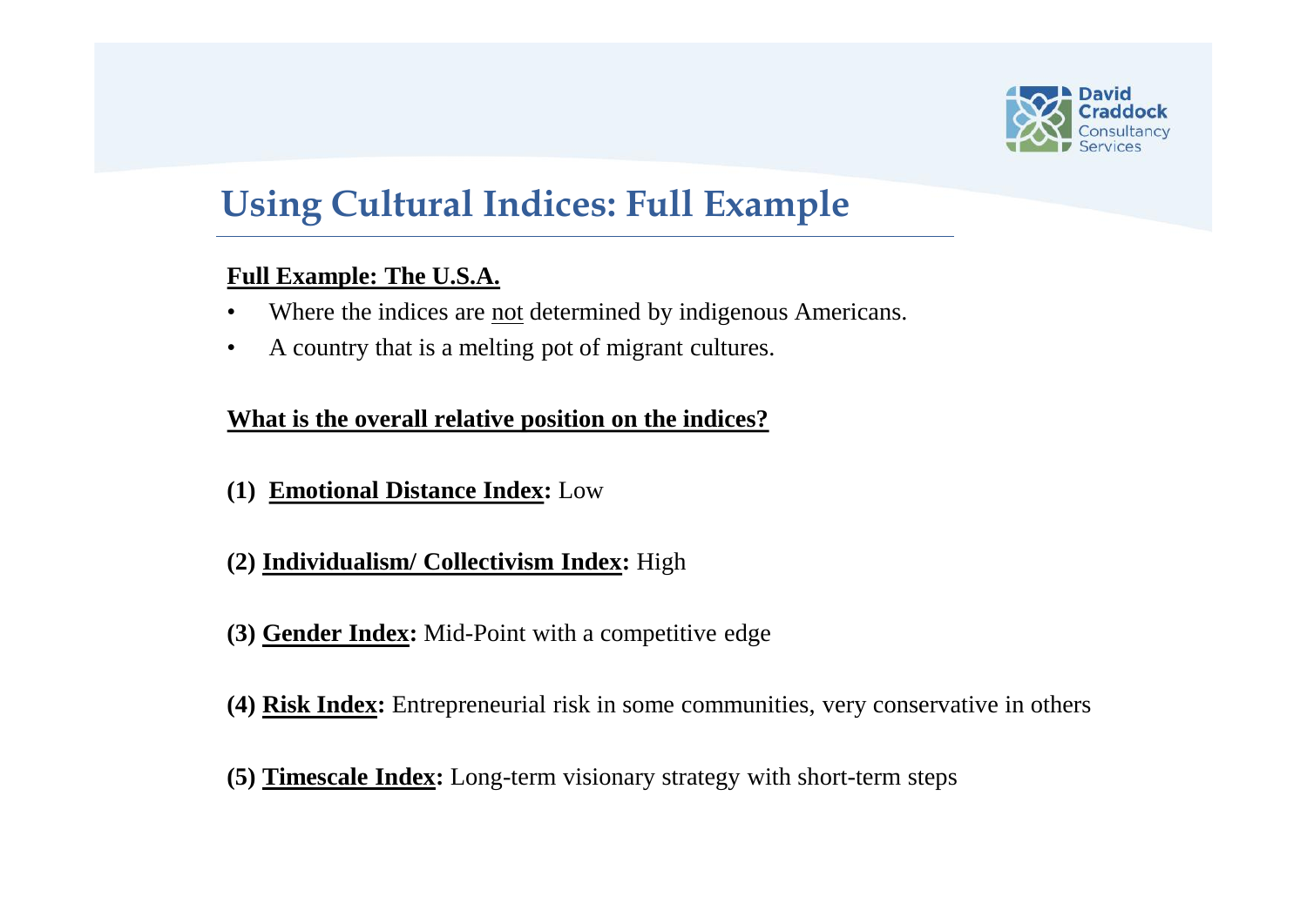

# **The Summary Approach**

#### **The general principles on the use of the cultural indices:**

- (1) Relative benchmarking
- (2) Based on national cultures
- (3) A management tool rather than an absolute science
- (4) Interpret with common sense and practical knowledge

#### **The application of the communication strategy:**

- (1) Define the share scheme objectives
- (2) Research the national cultural environment
- (3) Understand the natural cultural inclinations
- (4) Couple with an understanding of the economic situation
- (5) Use cause and effect analysis to best effect
- (6) Apply the cultural indices
- (7) Refine the share scheme communication accordingly

#### **Pivotal to this approach are the following:**

- (1) Always seeking to maximise human motivation
- (2) Always seeking to create the compatible environment
- (3) Always seeking to achieve the corporate objectives